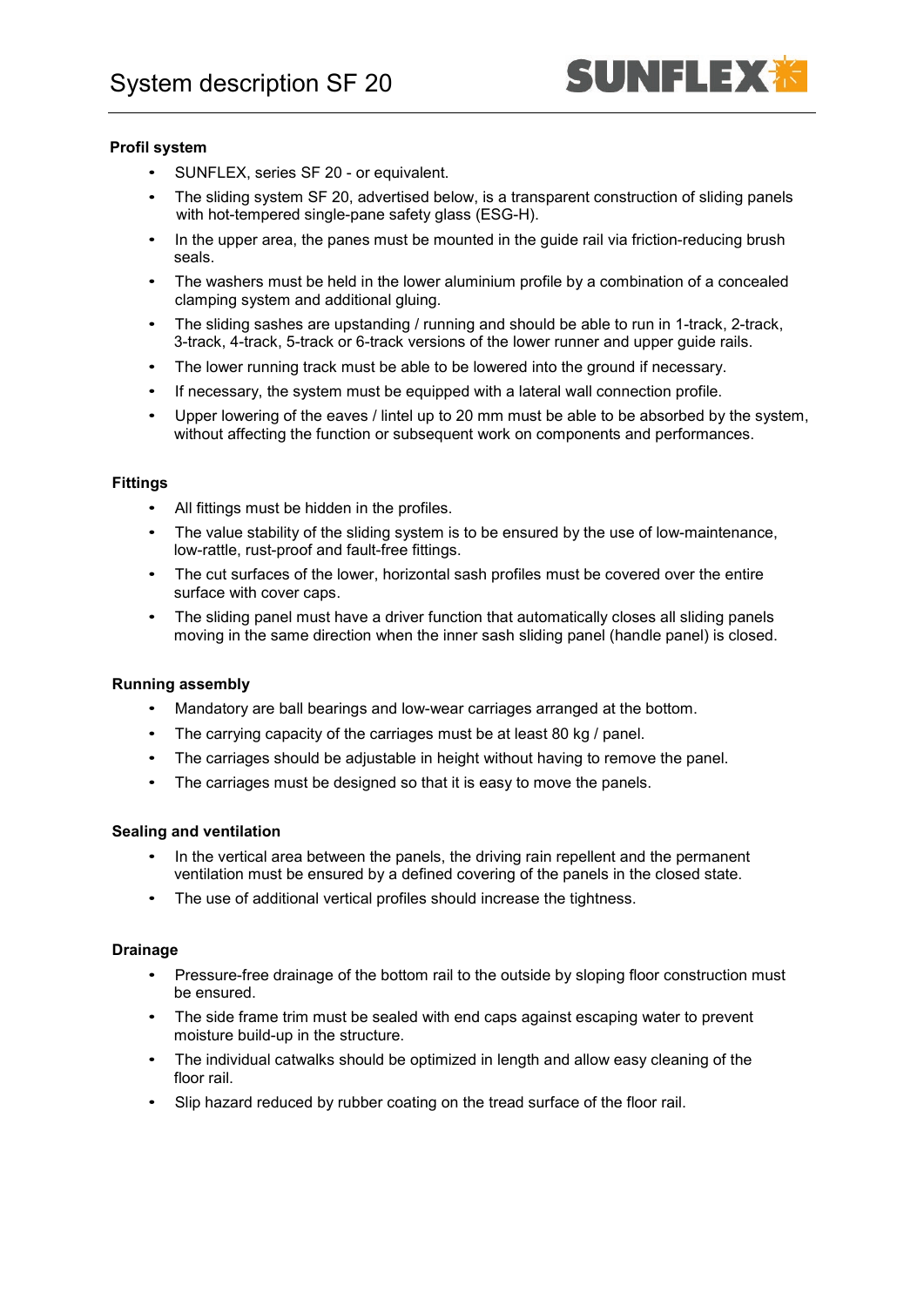

#### **Glazing**

- The panes must be clamped in the lower aluminium profiles by means of a concealed clamping system and additionally glued.
- The glazing must be done with 8 or 10 mm heat-soaked toughened safety glass.
- All panes must be treated according to the building rules list by means of a heat storage test and have circumferentially polished edges.

# **Manufacturer/Contakt:**

SUNFLEX Aluminiumsysteme GmbH Im Ruttenberge 12 57482 Wenden Phone +49 (0)2762 92530 Fax +49 (0)2762 92530 info@sunflex.de www.sunflex.de